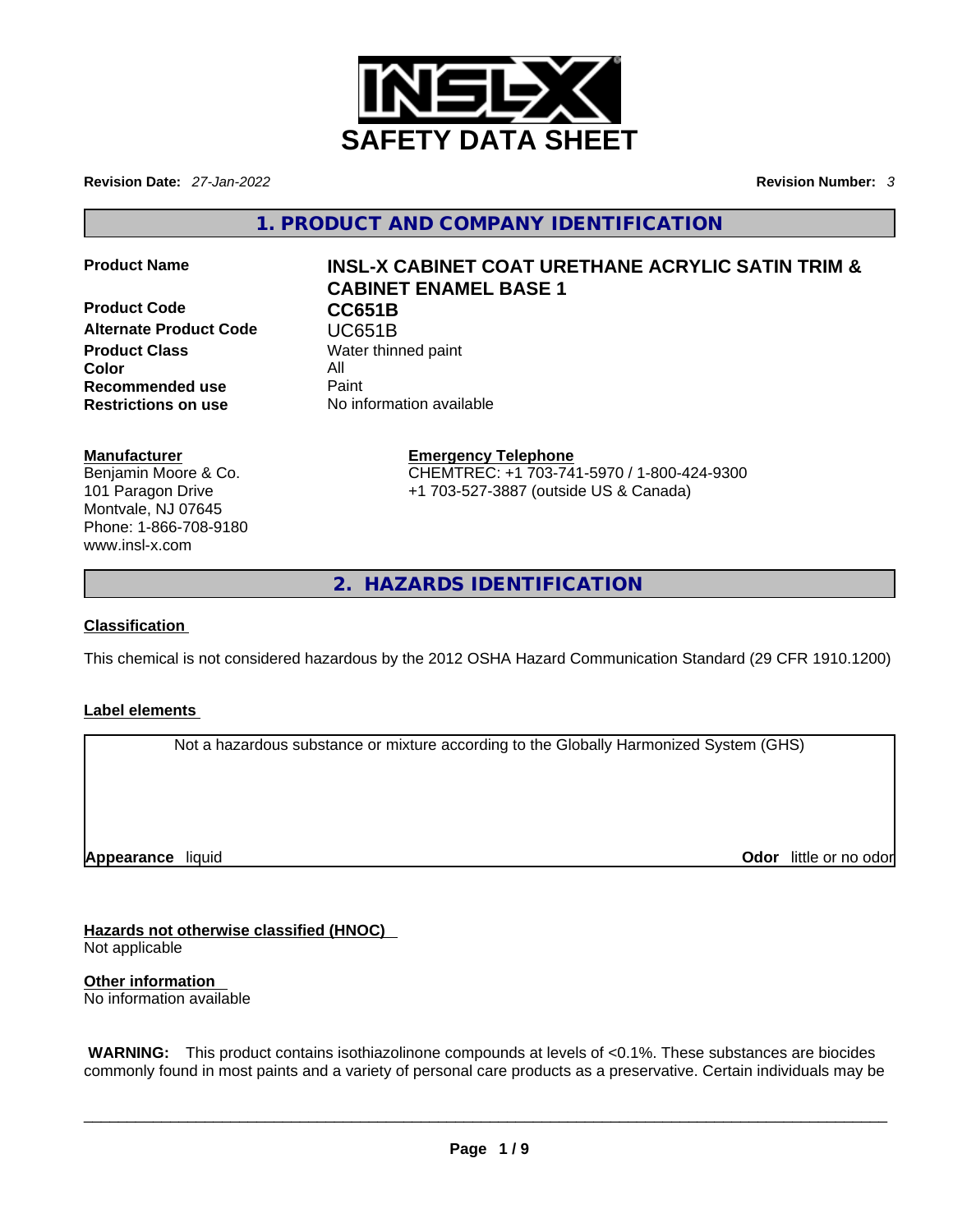sensitive or allergic to these substances, even at low levels.

# **3. COMPOSITION INFORMATION ON COMPONENTS**

| <b>Chemical name</b>   | CAS No.         | Weight-%         |
|------------------------|-----------------|------------------|
| <br>dioxide<br>itanium | 13463-67-7      | ാറ<br>25 -<br>υc |
| Nepheline svenite      | -96-5<br>37244- |                  |

|                                                  | 4. FIRST AID MEASURES                                                                                    |
|--------------------------------------------------|----------------------------------------------------------------------------------------------------------|
| <b>General Advice</b>                            | No hazards which require special first aid measures.                                                     |
| <b>Eye Contact</b>                               | Rinse thoroughly with plenty of water for at least 15 minutes and consult a<br>physician.                |
| <b>Skin Contact</b>                              | Wash off immediately with soap and plenty of water while removing all<br>contaminated clothes and shoes. |
| <b>Inhalation</b>                                | Move to fresh air. If symptoms persist, call a physician.                                                |
| Ingestion                                        | Clean mouth with water and afterwards drink plenty of water. Consult a physician<br>if necessary.        |
| <b>Most Important</b><br><b>Symptoms/Effects</b> | None known.                                                                                              |
| <b>Notes To Physician</b>                        | Treat symptomatically.                                                                                   |
|                                                  |                                                                                                          |

**5. FIRE-FIGHTING MEASURES** 

| <b>Suitable Extinguishing Media</b>                                              | Use extinguishing measures that are appropriate to local<br>circumstances and the surrounding environment.                                   |  |
|----------------------------------------------------------------------------------|----------------------------------------------------------------------------------------------------------------------------------------------|--|
| Protective equipment and precautions for firefighters                            | As in any fire, wear self-contained breathing apparatus<br>pressure-demand, MSHA/NIOSH (approved or equivalent)<br>and full protective gear. |  |
| <b>Specific Hazards Arising From The Chemical</b>                                | Closed containers may rupture if exposed to fire or<br>extreme heat.                                                                         |  |
| <b>Sensitivity to mechanical impact</b>                                          | No                                                                                                                                           |  |
| Sensitivity to static discharge                                                  | No                                                                                                                                           |  |
| <b>Flash Point Data</b><br>Flash point (°F)<br>Flash Point (°C)<br><b>Method</b> | Not applicable<br>Not applicable<br>Not applicable                                                                                           |  |
| <b>Flammability Limits In Air</b>                                                |                                                                                                                                              |  |
|                                                                                  |                                                                                                                                              |  |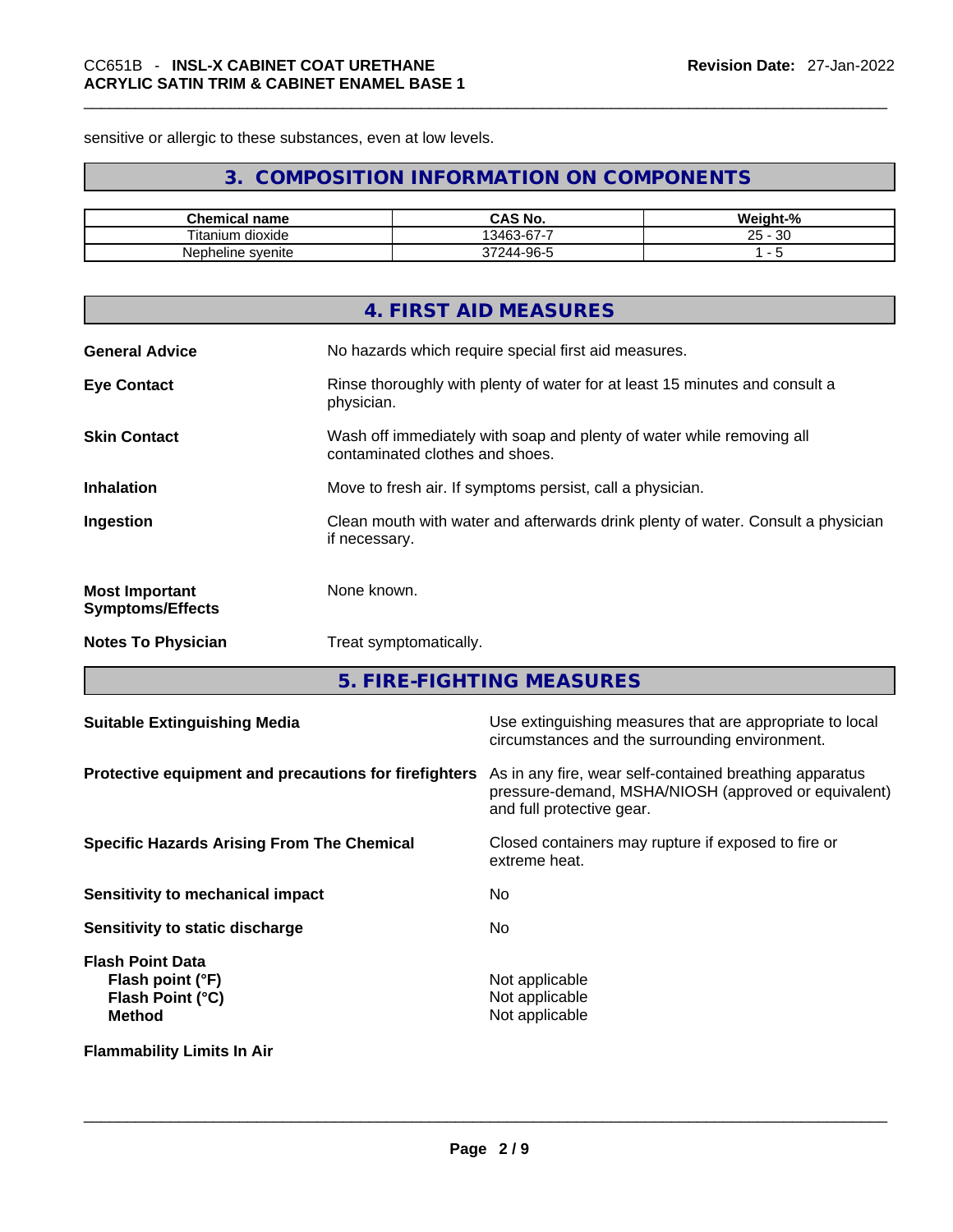# **Lower flammability limit:** Not applicable **Upper flammability limit:** Not applicable **NFPA Health:** 1 **Flammability:** 0 **Instability:** 0 **Special:** Not Applicable **NFPA Legend** 0 - Not Hazardous

- 1 Slightly
- 
- 2 Moderate
- 3 High
- 4 Severe

*The ratings assigned are only suggested ratings, the contractor/employer has ultimate responsibilities for NFPA ratings where this system is used.* 

*Additional information regarding the NFPA rating system is available from the National Fire Protection Agency (NFPA) at www.nfpa.org.* 

# **6. ACCIDENTAL RELEASE MEASURES**

| <b>Personal Precautions</b>      | Avoid contact with skin, eyes and clothing. Ensure adequate ventilation.                                                                                                         |  |  |
|----------------------------------|----------------------------------------------------------------------------------------------------------------------------------------------------------------------------------|--|--|
| <b>Other Information</b>         | Prevent further leakage or spillage if safe to do so.                                                                                                                            |  |  |
| <b>Environmental precautions</b> | See Section 12 for additional Ecological Information.                                                                                                                            |  |  |
| <b>Methods for Cleaning Up</b>   | Soak up with inert absorbent material. Sweep up and shovel into suitable<br>containers for disposal.                                                                             |  |  |
|                                  | 7. HANDLING AND STORAGE                                                                                                                                                          |  |  |
| <b>Handling</b>                  | Avoid contact with skin, eyes and clothing. Avoid breathing vapors, spray mists or<br>sanding dust. In case of insufficient ventilation, wear suitable respiratory<br>equipment. |  |  |
| <b>Storage</b>                   | Keep container tightly closed. Keep out of the reach of children.                                                                                                                |  |  |
| <b>Incompatible Materials</b>    | No information available                                                                                                                                                         |  |  |

# **8. EXPOSURE CONTROLS/PERSONAL PROTECTION**

#### **Exposure Limits**

| $\sim$ $\sim$ $\sim$ $\sim$ $\sim$<br>⊾ne<br>ш<br>панк | .GIP                | <b>DE</b><br>$\mathbf{r}$<br>--<br>-- |
|--------------------------------------------------------|---------------------|---------------------------------------|
| --<br>dioxide<br>⊺ıtanıum                              | TWA<br>.na/m<br>. . | $m \sim \mu$<br>n r<br>. . 0/ F<br>.  |

#### **Legend**

ACGIH - American Conference of Governmental Industrial Hygienists Exposure Limits OSHA - Occupational Safety & Health Administration Exposure Limits N/E - Not Established

**Engineering Measures** Ensure adequate ventilation, especially in confined areas.

#### **Personal Protective Equipment**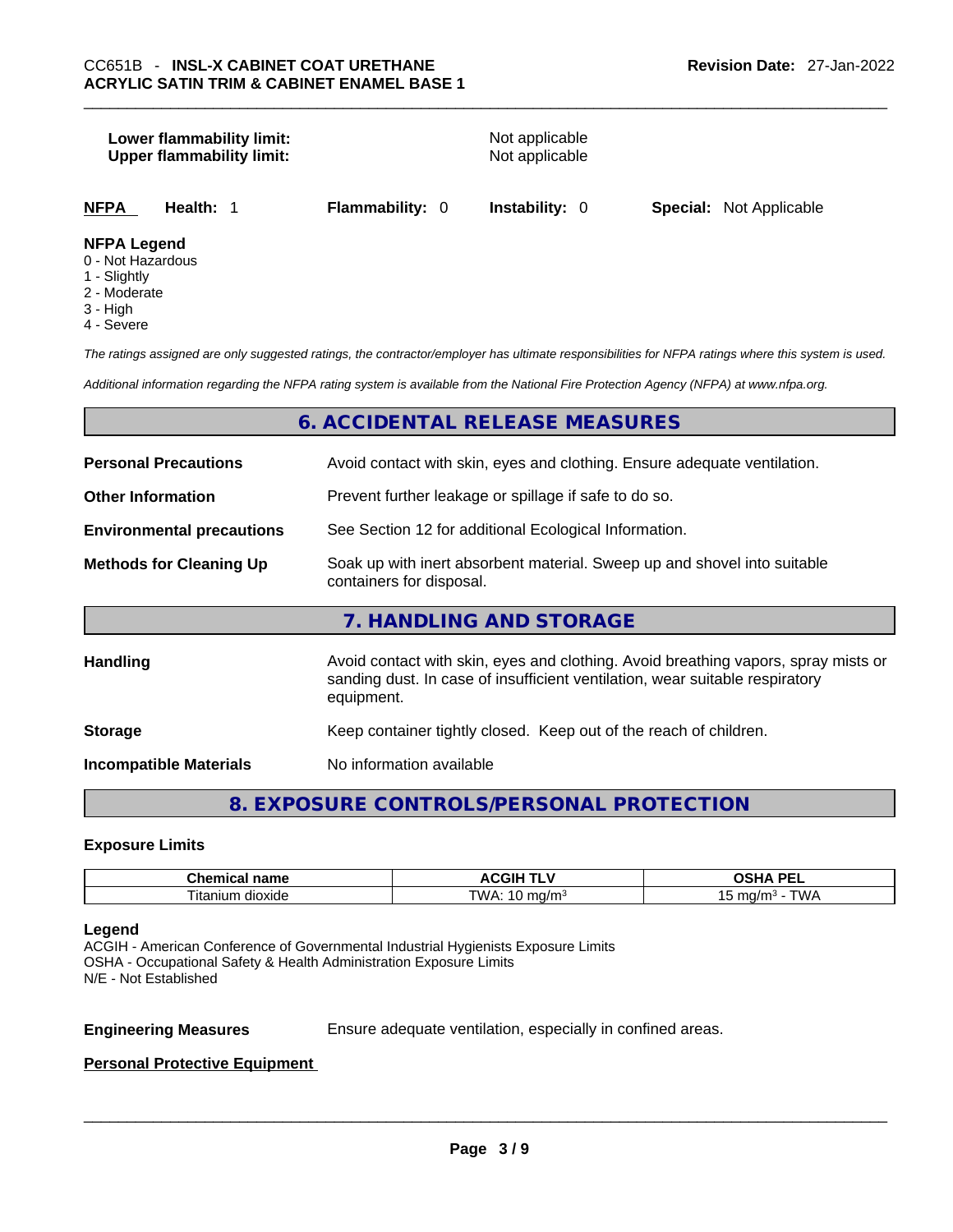| <b>Eye/Face Protection</b>    | Safety glasses with side-shields.                                        |
|-------------------------------|--------------------------------------------------------------------------|
| <b>Skin Protection</b>        | Protective gloves and impervious clothing.                               |
| <b>Respiratory Protection</b> | In case of insufficient ventilation wear suitable respiratory equipment. |
|                               |                                                                          |

**Hygiene Measures** Avoid contact with skin, eyes and clothing. Remove and wash contaminated clothing before re-use. Wash thoroughly after handling.

# **9. PHYSICAL AND CHEMICAL PROPERTIES**

Appearance liquid **Odor Odor Odor Odor Odor Odor** *little or no odor little or no odor little or no odor* **Odor Threshold** No information available **Density (lbs/gal)** 10.7 - 11.1 **Specific Gravity** 1.28 - 1.33 **pH pH** *pH* **Viscosity (cps) Viscosity (cps) No information available Solubility(ies)** No information available **Water solubility No information available No information available Evaporation Rate Note 2008 No information available Note 2008 No information available Vapor pressure**  No information available **No information** available **Vapor density No information available No information available Wt. % Solids** 45 - 55 **Vol. % Solids** 30 - 40 **Wt. % Volatiles** 45 - 55 **Vol. % Volatiles** 60 - 70 **VOC Regulatory Limit (g/L)** < 50 **Boiling Point (°F)** 212 **Boiling Point (°C)** 100 **Freezing point (°F)** 32 **Freezing Point (°C)** 0 **Flash point (°F)** Not applicable **Flash Point (°C)** Not applicable **Method** Not applicable **Flammability (solid, gas)**<br> **Upper flammability limit:**<br>
Upper flammability limit:<br>  $\begin{array}{ccc}\n\bullet & \bullet & \bullet \\
\bullet & \bullet & \bullet\n\end{array}$  Not applicable **Upper flammability limit:**<br> **Lower flammability limit:** Not applicable Not applicable **Lower flammability limit: Autoignition Temperature (°F)** No information available **Autoignition Temperature (°C)** No information available **Decomposition Temperature (°F)** No information available **Decomposition Temperature (°C)** No information available **Partition coefficient** No information available

# **10. STABILITY AND REACTIVITY**

**Reactivity Not Applicable Not Applicable Chemical Stability Stable under normal conditions. Conditions to avoid Conditions to avoid Prevent from freezing. Incompatible Materials** No materials to be especially mentioned. \_\_\_\_\_\_\_\_\_\_\_\_\_\_\_\_\_\_\_\_\_\_\_\_\_\_\_\_\_\_\_\_\_\_\_\_\_\_\_\_\_\_\_\_\_\_\_\_\_\_\_\_\_\_\_\_\_\_\_\_\_\_\_\_\_\_\_\_\_\_\_\_\_\_\_\_\_\_\_\_\_\_\_\_\_\_\_\_\_\_\_\_\_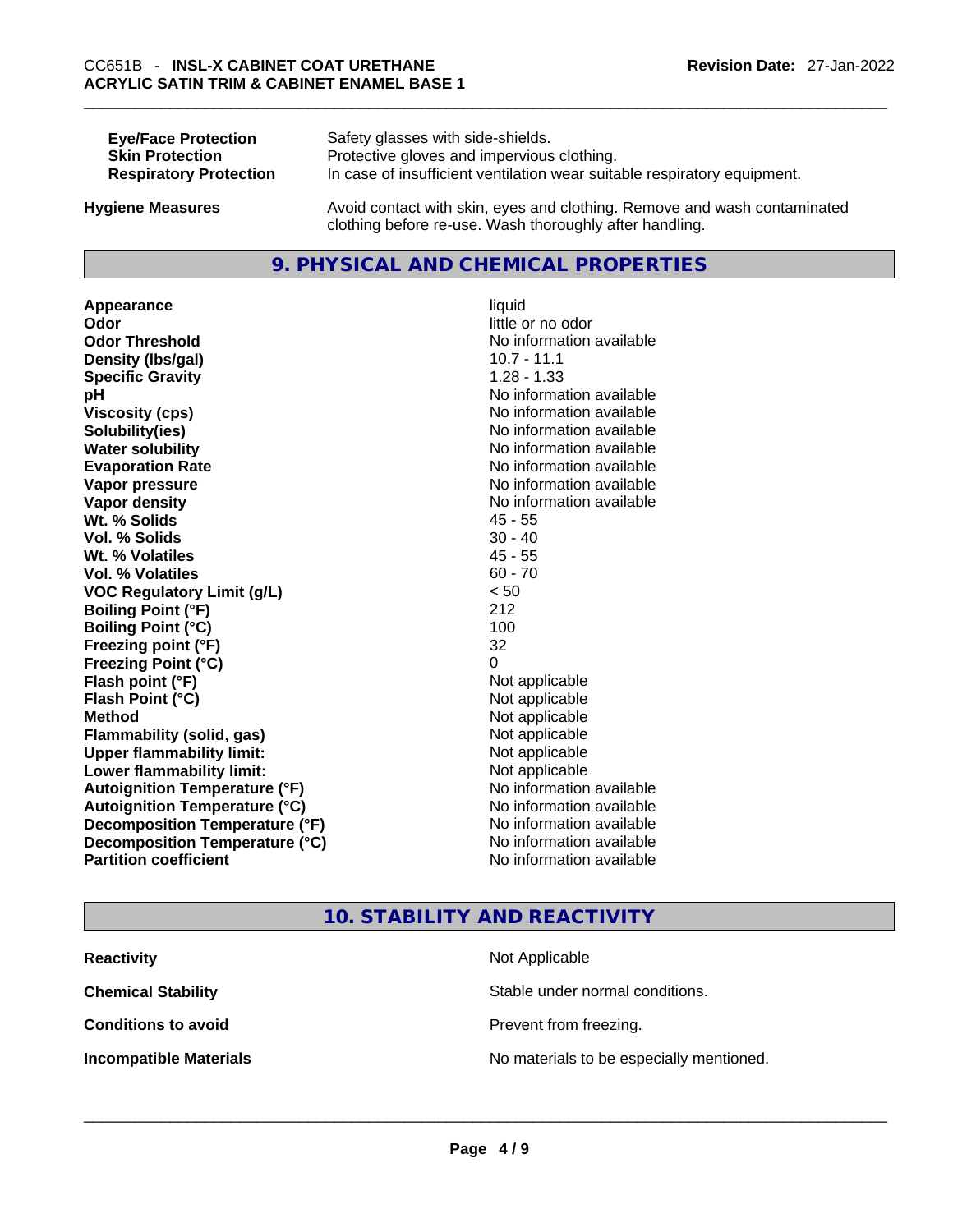| <b>Hazardous Decomposition Products</b>                                                                                                                                                                                                                                                                                                  | None under normal use.                                                                                                                                                                                                                                                                                                                                                                                                        |  |  |
|------------------------------------------------------------------------------------------------------------------------------------------------------------------------------------------------------------------------------------------------------------------------------------------------------------------------------------------|-------------------------------------------------------------------------------------------------------------------------------------------------------------------------------------------------------------------------------------------------------------------------------------------------------------------------------------------------------------------------------------------------------------------------------|--|--|
| Possibility of hazardous reactions                                                                                                                                                                                                                                                                                                       | None under normal conditions of use.                                                                                                                                                                                                                                                                                                                                                                                          |  |  |
| 11. TOXICOLOGICAL INFORMATION                                                                                                                                                                                                                                                                                                            |                                                                                                                                                                                                                                                                                                                                                                                                                               |  |  |
| <b>Product Information</b>                                                                                                                                                                                                                                                                                                               |                                                                                                                                                                                                                                                                                                                                                                                                                               |  |  |
| Information on likely routes of exposure                                                                                                                                                                                                                                                                                                 |                                                                                                                                                                                                                                                                                                                                                                                                                               |  |  |
| <b>Principal Routes of Exposure</b>                                                                                                                                                                                                                                                                                                      | Eye contact, skin contact and inhalation.                                                                                                                                                                                                                                                                                                                                                                                     |  |  |
| <b>Acute Toxicity</b>                                                                                                                                                                                                                                                                                                                    |                                                                                                                                                                                                                                                                                                                                                                                                                               |  |  |
| <b>Product Information</b>                                                                                                                                                                                                                                                                                                               | No information available                                                                                                                                                                                                                                                                                                                                                                                                      |  |  |
|                                                                                                                                                                                                                                                                                                                                          | Symptoms related to the physical, chemical and toxicological characteristics                                                                                                                                                                                                                                                                                                                                                  |  |  |
| <b>Symptoms</b>                                                                                                                                                                                                                                                                                                                          | No information available                                                                                                                                                                                                                                                                                                                                                                                                      |  |  |
|                                                                                                                                                                                                                                                                                                                                          | Delayed and immediate effects as well as chronic effects from short and long-term exposure                                                                                                                                                                                                                                                                                                                                    |  |  |
| Eye contact<br><b>Skin contact</b>                                                                                                                                                                                                                                                                                                       | May cause slight irritation.<br>Substance may cause slight skin irritation. Prolonged or repeated contact may dry<br>skin and cause irritation.                                                                                                                                                                                                                                                                               |  |  |
| <b>Inhalation</b><br>Ingestion<br><b>Sensitization</b><br><b>Neurological Effects</b><br><b>Mutagenic Effects</b><br><b>Reproductive Effects</b><br><b>Developmental Effects</b><br><b>Target organ effects</b><br><b>STOT - single exposure</b><br><b>STOT - repeated exposure</b><br>Other adverse effects<br><b>Aspiration Hazard</b> | May cause irritation of respiratory tract.<br>Ingestion may cause gastrointestinal irritation, nausea, vomiting and diarrhea.<br>No information available<br>No information available.<br>No information available.<br>No information available.<br>No information available.<br>No information available.<br>No information available.<br>No information available.<br>No information available.<br>No information available |  |  |
| <b>Numerical measures of toxicity</b>                                                                                                                                                                                                                                                                                                    |                                                                                                                                                                                                                                                                                                                                                                                                                               |  |  |
|                                                                                                                                                                                                                                                                                                                                          | The following values are calculated based on chapter 3.1 of the GHS document                                                                                                                                                                                                                                                                                                                                                  |  |  |
| <b>ATEmix (oral)</b><br><b>ATEmix (inhalation-dust/mist)</b>                                                                                                                                                                                                                                                                             | 39147 mg/kg<br>359.6 mg/L                                                                                                                                                                                                                                                                                                                                                                                                     |  |  |

#### **Component Information**

| Chemical name    | Oral LD50          | Dermal LD50 | <b>Inhalation LC50</b> |
|------------------|--------------------|-------------|------------------------|
| Titanium dioxide | Rat<br>10000 mg/kg |             |                        |
| 13463-67-7       |                    |             |                        |

# **Chronic Toxicity**

# **Carcinogenicity**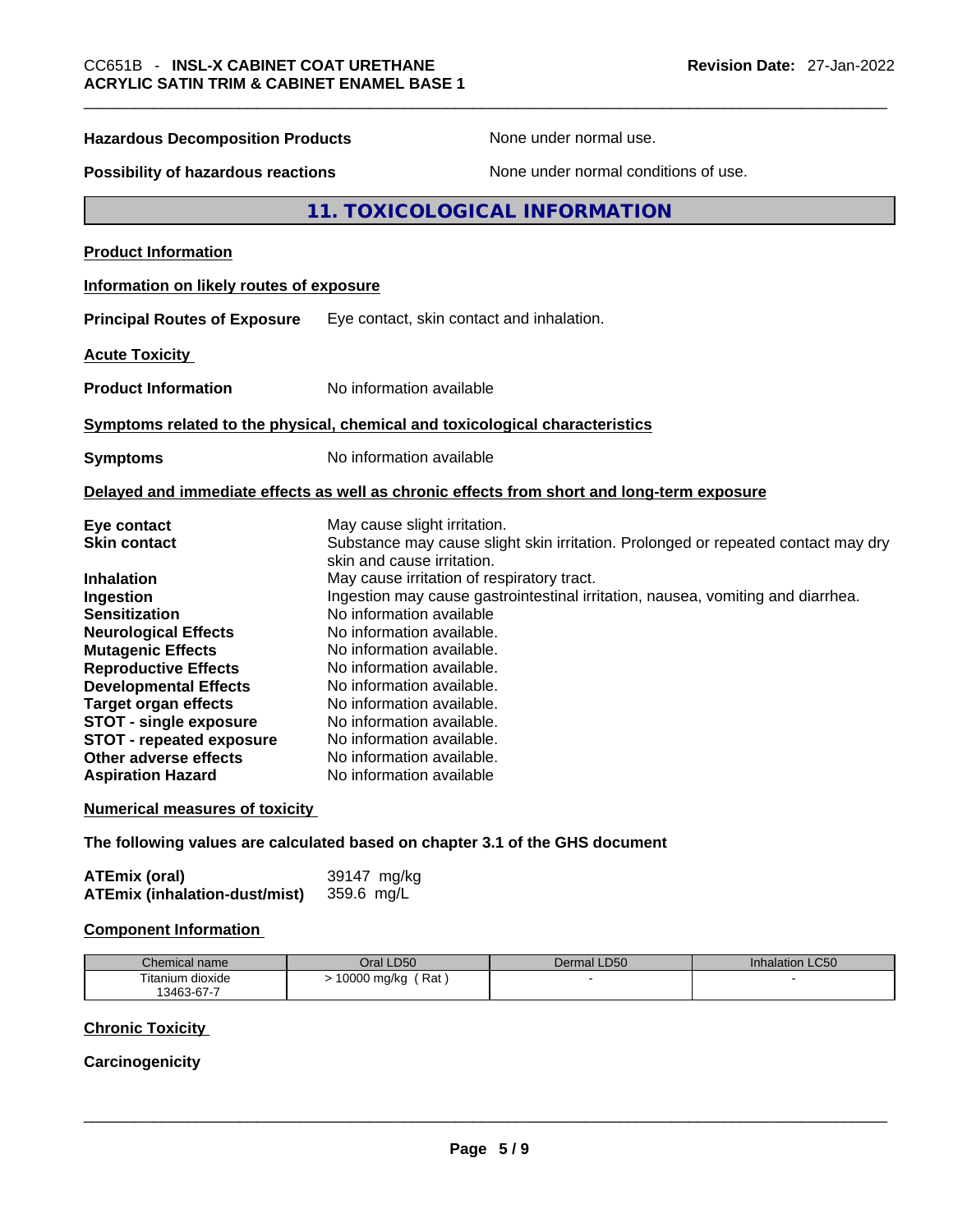*The information below indicates whether each agency has listed any ingredient as a carcinogen:.* 

| <b>Chemical name</b>                | <b>IARC</b>          | <b>NTP</b> | OSHA   |
|-------------------------------------|----------------------|------------|--------|
|                                     | 2B<br>Possible Human |            | ∟isted |
| <u>— на</u><br>dioxide<br>ı itanıum | Carcinoɑen           |            |        |

• Although IARC has classified titanium dioxide as possibly carcinogenic to humans (2B), their summary concludes: "No significant exposure to titanium dioxide is thought to occur during the use of products in which titanium dioxide is bound to other materials, such as paint."

#### **Legend**

IARC - International Agency for Research on Cancer NTP - National Toxicity Program OSHA - Occupational Safety & Health Administration

**12. ECOLOGICAL INFORMATION** 

# **Ecotoxicity Effects**

The environmental impact of this product has not been fully investigated.

#### **Product Information**

#### **Acute Toxicity to Fish**

No information available

#### **Acute Toxicity to Aquatic Invertebrates**

No information available

#### **Acute Toxicity to Aquatic Plants**

No information available

#### **Persistence / Degradability**

No information available.

#### **Bioaccumulation**

There is no data for this product.

### **Mobility in Environmental Media**

No information available.

#### **Ozone**

No information available

#### **Component Information**

#### **Acute Toxicity to Fish**

Titanium dioxide  $LC50:$  > 1000 mg/L (Fathead Minnow - 96 hr.)

#### **Acute Toxicity to Aquatic Invertebrates**

No information available \_\_\_\_\_\_\_\_\_\_\_\_\_\_\_\_\_\_\_\_\_\_\_\_\_\_\_\_\_\_\_\_\_\_\_\_\_\_\_\_\_\_\_\_\_\_\_\_\_\_\_\_\_\_\_\_\_\_\_\_\_\_\_\_\_\_\_\_\_\_\_\_\_\_\_\_\_\_\_\_\_\_\_\_\_\_\_\_\_\_\_\_\_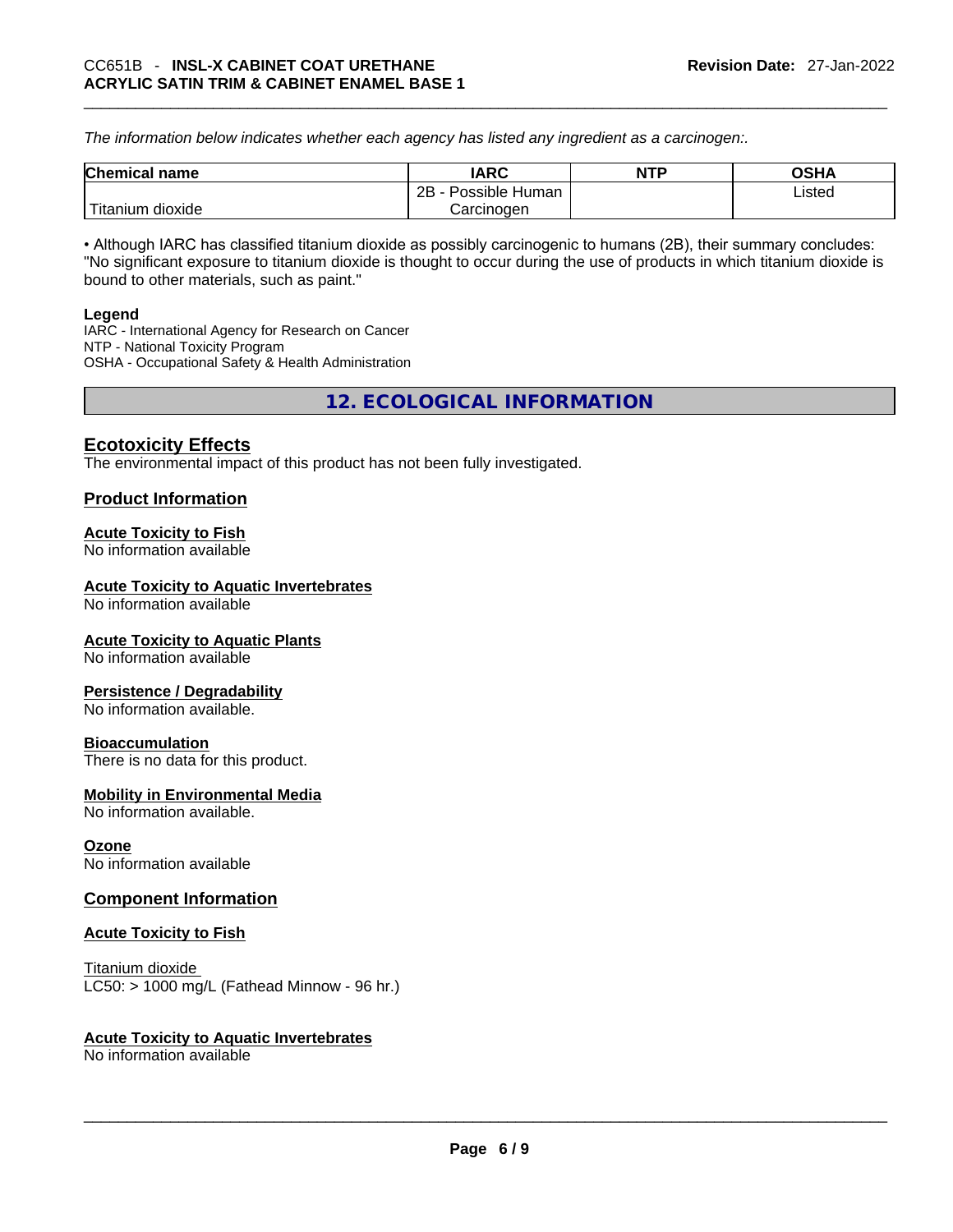#### **Acute Toxicity to Aquatic Plants**

No information available

|                              | 13. DISPOSAL CONSIDERATIONS                                                                                                                                                                                               |
|------------------------------|---------------------------------------------------------------------------------------------------------------------------------------------------------------------------------------------------------------------------|
| <b>Waste Disposal Method</b> | Dispose of in accordance with federal, state, and local regulations. Local<br>requirements may vary, consult your sanitation department or state-designated<br>environmental protection agency for more disposal options. |
|                              | <b>14. TRANSPORT INFORMATION</b>                                                                                                                                                                                          |
| <b>DOT</b>                   | Not regulated                                                                                                                                                                                                             |
| <b>ICAO/IATA</b>             | Not regulated                                                                                                                                                                                                             |
| <b>IMDG/IMO</b>              | Not regulated                                                                                                                                                                                                             |
|                              | <b>15. REGULATORY INFORMATION</b>                                                                                                                                                                                         |

# **International Inventories**

| <b>TSCA: United States</b> | Yes - All components are listed or exempt. |
|----------------------------|--------------------------------------------|
| <b>DSL: Canada</b>         | Yes - All components are listed or exempt. |

### **Federal Regulations**

| SARA 311/312 hazardous categorization |  |
|---------------------------------------|--|
|---------------------------------------|--|

| Acute health hazard               | Nο |
|-----------------------------------|----|
| Chronic Health Hazard             | Nο |
| Fire hazard                       | No |
| Sudden release of pressure hazard | No |
| <b>Reactive Hazard</b>            | N٥ |

### **SARA 313**

Section 313 of Title III of the Superfund Amendments and Reauthorization Act of 1986 (SARA). This product contains a chemical or chemicals which are subject to the reporting requirements of the Act and Title 40 of the Code of Federal Regulations, Part 372:

*None*

**Clean Air Act,Section 112 Hazardous Air Pollutants (HAPs) (see 40 CFR 61)** This product contains the following HAPs:

*None*

# **US State Regulations**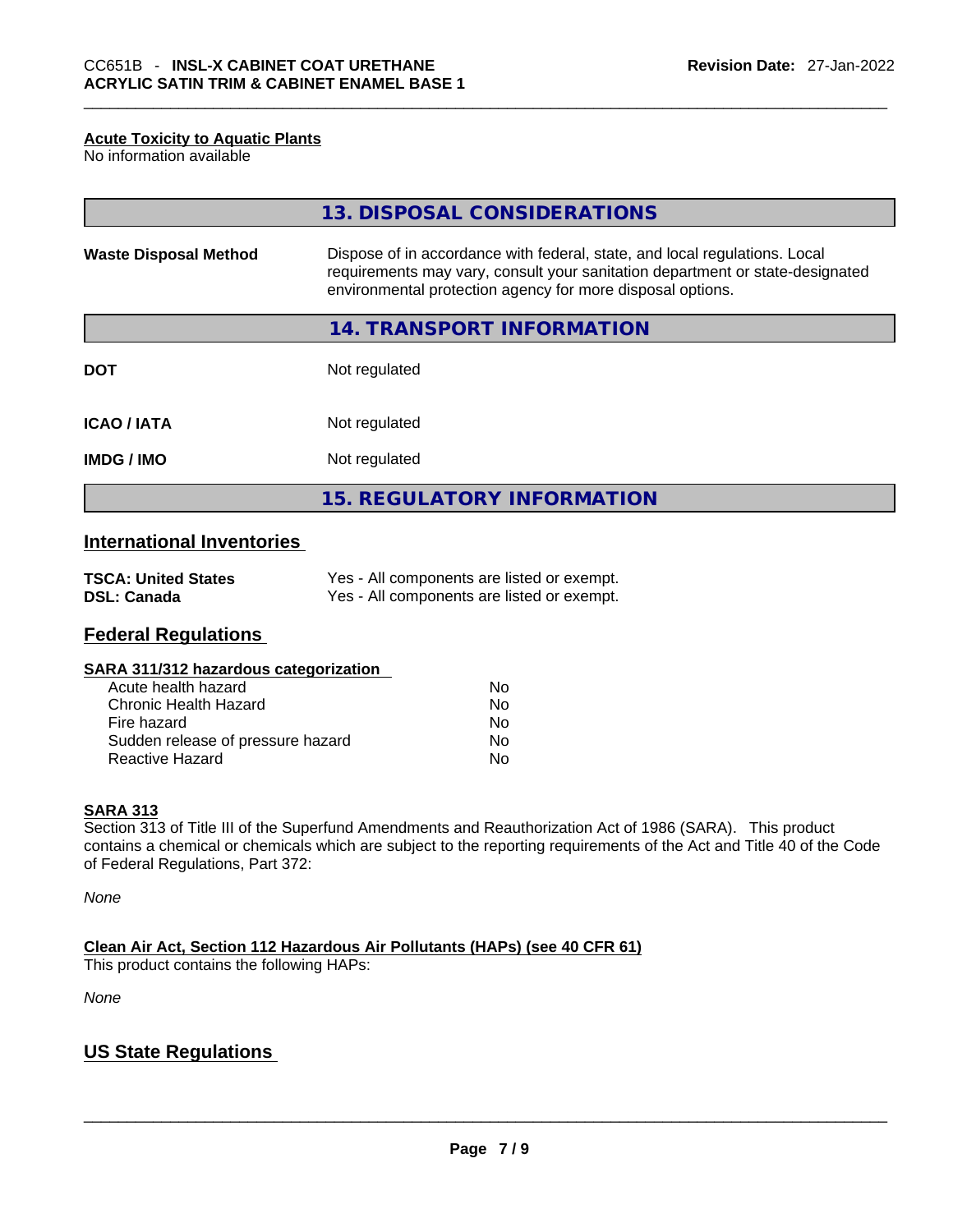## **California Proposition 65**

**WARNING:** This product can expose you to chemicals including Titanium dioxide, which are known to the State of California to cause cancer, and Ethylene glycol which are known to the State of California to cause birth defects or other reproductive harm. For more information go to www.P65Warnings.ca.gov

#### **State Right-to-Know**

| $\sim$<br>- -- -<br>--<br>…ne·<br>панк<br>$\mathbf{H}$ | ма<br>- | NΑI | .<br>нс |
|--------------------------------------------------------|---------|-----|---------|
| --<br>dioxide<br>itanium                               |         |     |         |

#### **Legend**

X - Listed

| <b>16. OTHER INFORMATION</b>                                                                                                                          |                                                    |                                                                            |                      |                                                                                                                                               |  |  |
|-------------------------------------------------------------------------------------------------------------------------------------------------------|----------------------------------------------------|----------------------------------------------------------------------------|----------------------|-----------------------------------------------------------------------------------------------------------------------------------------------|--|--|
| HMIS -                                                                                                                                                | Health: 1                                          | <b>Flammability: 0</b>                                                     | <b>Reactivity: 0</b> | $PPE: -$                                                                                                                                      |  |  |
| <b>HMIS Legend</b><br>0 - Minimal Hazard<br>1 - Slight Hazard<br>2 - Moderate Hazard<br>3 - Serious Hazard<br>4 - Severe Hazard<br>* - Chronic Hazard |                                                    |                                                                            |                      |                                                                                                                                               |  |  |
|                                                                                                                                                       | present under the actual normal conditions of use. | X - Consult your supervisor or S.O.P. for "Special" handling instructions. |                      | Note: The PPE rating has intentionally been left blank. Choose appropriate PPE that will protect employees from the hazards the material will |  |  |

*Caution: HMISÒ ratings are based on a 0-4 rating scale, with 0 representing minimal hazards or risks, and 4 representing significant hazards or risks. Although HMISÒ ratings are not required on MSDSs under 29 CFR 1910.1200, the preparer, has chosen to provide them. HMISÒ ratings are to be used only in conjunction with a fully implemented HMISÒ program by workers who have received appropriate HMISÒ training. HMISÒ is a registered trade and service mark of the NPCA. HMISÒ materials may be purchased exclusively from J. J. Keller (800) 327-6868.* 

 **WARNING!** If you scrape, sand, or remove old paint, you may release lead dust. LEAD IS TOXIC. EXPOSURE TO LEAD DUST CAN CAUSE SERIOUS ILLNESS, SUCH AS BRAIN DAMAGE, ESPECIALLY IN CHILDREN. PREGNANT WOMEN SHOULD ALSO AVOID EXPOSURE.Wear a NIOSH approved respirator to control lead exposure. Clean up carefully with a HEPA vacuum and a wet mop. Before you start, find out how to protect yourself and your family by contacting the National Lead Information Hotline at 1-800-424-LEAD or log on to www.epa.gov/lead.

| <b>Prepared By</b>      | <b>Product Stewardship Department</b><br>Benjamin Moore & Co.<br>101 Paragon Drive<br>Montvale, NJ 07645<br>800-225-5554 |
|-------------------------|--------------------------------------------------------------------------------------------------------------------------|
| <b>Revision Date:</b>   | 27-Jan-2022                                                                                                              |
| <b>Revision Summary</b> | Not available                                                                                                            |